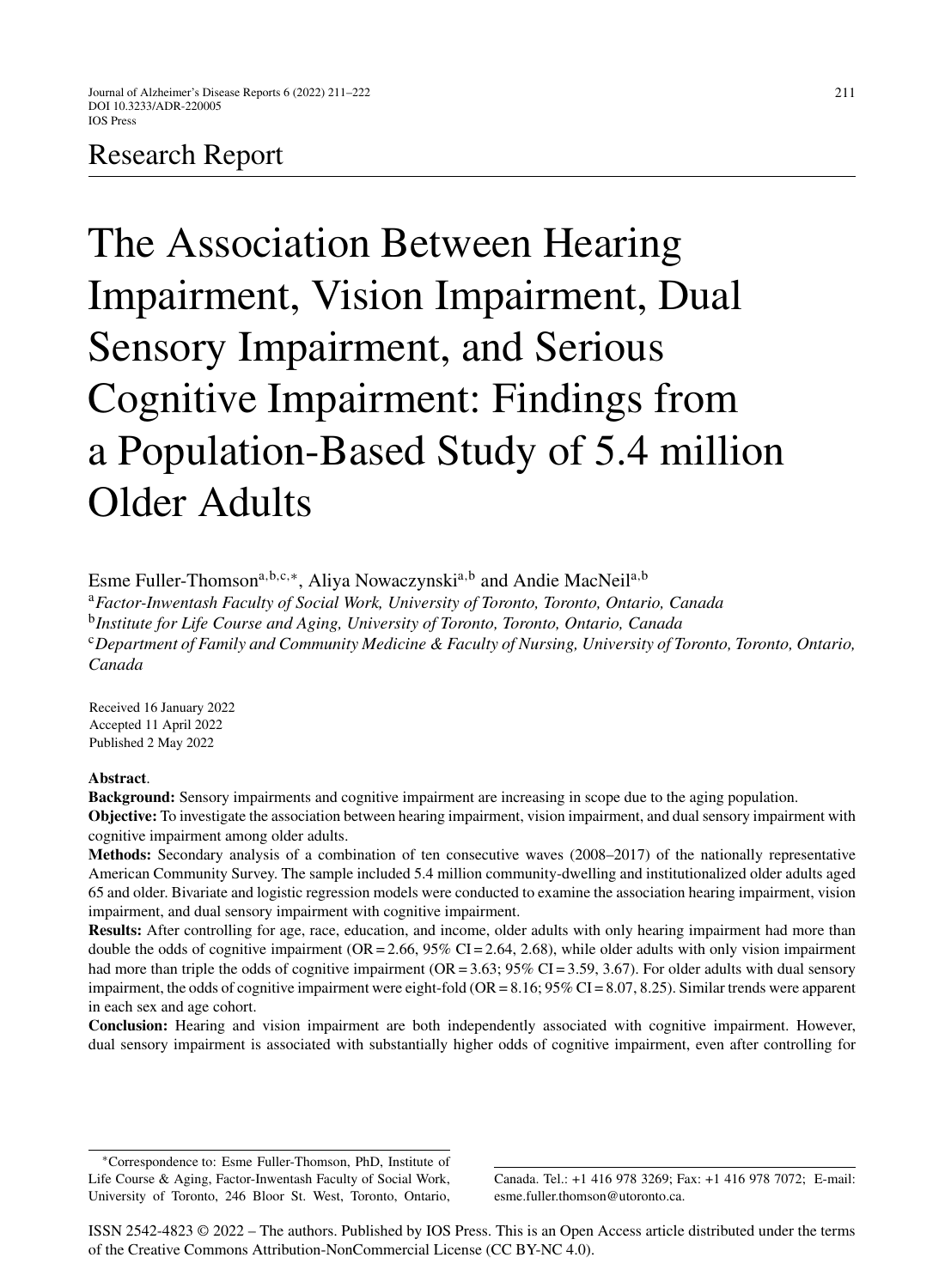sociodemographic characteristics. Practitioners working with older adults may consider treatment for sensory impairments and cognitive impairment concurrently. Future research is needed to determine if the association is causal, and to investigate the effectiveness of common methods of treatment for sensory impairment for reducing the prevalence of cognitive impairment.

Keywords: Blindness, cognitive dysfunction, deafness, dementia, hearing disorders, hearing loss, vision disorders

## **INTRODUCTION**

Dementia is a major public health concern with an increasing social and economic burden due to population aging [1–3]. Two forms of sensory impairment – hearing impairment and vision impairment – also increase substantially with age. An estimated one third of adults aged 65–74 and roughly one half of adults aged 75 and older have some degree of hearing loss [4]. In the United States (US), the lifetime cost to society for each individual with age-related hearing impairment is \$43,000 [5]. Vision impairment affects approximately 4% of adults aged 65–74 and 16% of adults aged 80 to 84 in the US [6]. Among adults aged 40 and above in the US, the annual cost of vision disorders is an estimated \$35.4 billion due to direct costs and lost productivity [7].

Some older adults concurrently experience hearing and vision impairment, which is called dual sensory impairment. This prevents them from compensating for the loss of one sense through use of the other [8]. Between 1999 and 2006 an estimated 1.5 million adults had dual sensory impairment. While only 1% of adults aged 70 years or less had dual sensory impairment, this increases to 11.3% among adults aged 80 and older [9].

As the size of the older adult population grows from 56 million in the US in 2020 (17%) to 95 million in 2060, representing 23% of the population [10], it is anticipated that the number of older adults with hearing impairment, vision impairment, dual sensory impairment, and cognitive impairment will increase dramatically. Thus, it is essential to consider how these conditions may be related to one another.

#### *Hearing impairment and cognitive impairment*

A burgeoning literature has examined the relationship between hearing impairment and cognitive impairment among older adults. A recent review by Livingston and colleagues [11] on preventable causes of dementia found midlife peripheral hearing loss to be the largest preventable cause of dementia, causally associated with 9% of dementia cases. Similarly, a meta-analysis by Yuan and colleagues [12] found that moderate to severe peripheral hearing loss was associated with a 29% higher risk of cognitive impairment in the studies with 6 or fewer years of follow-up, and a 36% higher risk for studies with longer follow-up. They also found that those with severe central hearing loss had triple the risk of cognitive impairment compared to those without hearing problems [12]. Lin and colleagues [13] found that over a 6-year period, older adults with hearing loss at baseline had a 41% higher average annual rate of cognitive decline when compared to those with normal hearing.

#### *Vision impairment and cognitive impairment*

Vision impairment is another sensory impairment that may increase one's risk of cognitive impairment. A recent population-based longitudinal study of older adults found that worsening vision was associated with declining cognition [14]. Swenor and colleagues [15] examined the relationship between vision impairment and cognitive outcomes and found that specific aspects of vision impairment were associated with an increased risk of cognitive decline based on digital symbol tests and Modified Mini-Mental State Exam (3MS) scores. In particular, impairments in visual acuity, contrast sensitivity, and stereo acuity were associated with a 55%, 33%, and 28% increased risk of cognitive impairment, respectively [15]. A longitudinal study of 2,087 older adults by Anstey and colleagues [16] found that declines in visual acuity were strongly associated with memory decline. Similarly, a longitudinal analysis by Reyes-Ortiz and colleagues [17] found near vision impairment in particular was associated with cognitive decline, while distance vision impairment was not.

# *Dual sensory impairment and cognitive impairment*

Several studies have also identified an association between dual sensory impairment and cognitive impairment. In a longitudinal analysis of 6,520 older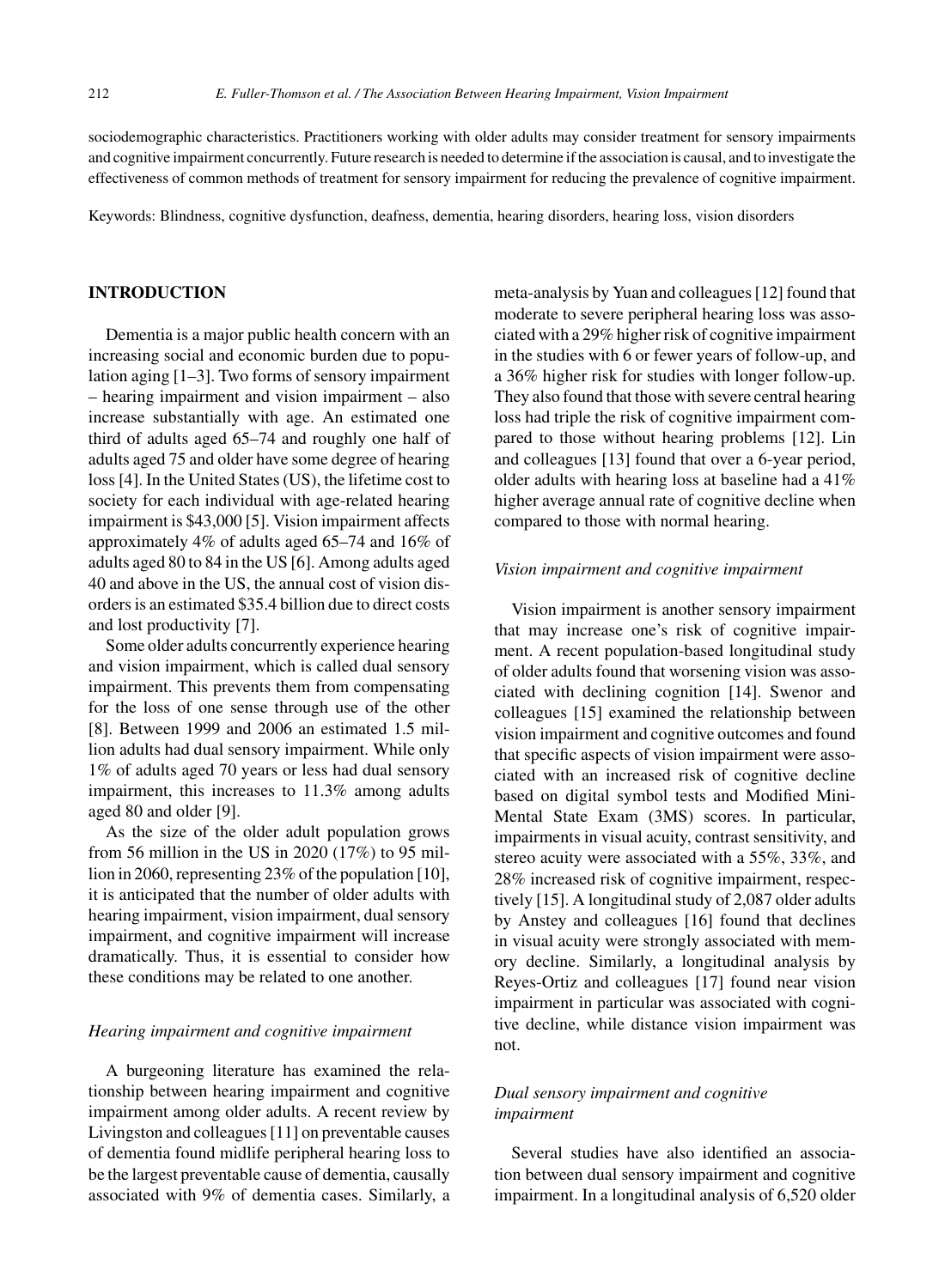adults, Byeon and colleagues [18] found that dual sensory impairment was significantly associated with a higher prevalence of dementia at baseline, as well as a higher incidence of dementia at the 6-year followup when compared to those with a single sensory impairment and those with normal sensory functioning. An additional longitudinal study of 1,989 nursing home residents by Yamada and colleagues [19] found that participants with dual sensory impairment experienced greater cognitive decline over a one-year period. However, this effect was moderated by social engagement; socially engaged participants with dual sensory impairment did not have a faster rate of cognitive decline. In a study of older women, Lin and colleagues [20] found that hearing impairment, vision impairment, and dual sensory impairment were all associated with increased odds of cognitive impairment, with higher odds of cognitive impairment occurring among those with dual sensory impairment compared to those with hearing or vision impairment alone.

The objective of the current study is to investigate the association between serious cognitive impairment and hearing impairment, vision impairment, and dual sensory impairment using a large, nationally representative sample of community-dwelling and institutionalized older American adults.

#### **METHODS**

#### *Data*

As has been described elsewhere [21], the current study used merged data from 10 consecutive waves (2008 to 2017) of the American Community Survey (ACS). The ACS is an annual survey conducted by the US Census Bureau which replaces the long form of the decennial census. A large, nationally representative sample of 3.5 million American addresses were randomly selected each year for ACS interviewing. The ACS sample includes those living in the community and institutions, such as nursing homes.

The response rate was excellent and ranged from a low of 89.9% in 2013 to a high of 98.0% in 2009 for respondents in the community. The response rate for individuals in institutional settings ranged from 94.7% in 2017 to 98.0% in 2008 [22].

The sample size of those aged 65 and older ranged from 467,736 in 2008 to 610,327 in 2017, resulting in a total sample size of 5,405,135 respondents.

#### *Measures*

For each of the 10 years of data collection, the same questions were used in the ACS for cognitive impairment, hearing impairment, and vision impairment [23]. Serious cognitive impairment was based upon the question, "Because of a physical, mental, or emotional condition, does this person have serious difficulty concentrating, remembering, or making decisions?" (yes/no). Hearing impairment was based upon the question, "Is this person deaf or does he/she have serious difficulty hearing?" (yes/no). Vision impairment was based upon the question, "Is this person blind or does he/she have serious difficulty seeing even when wearing glasses?" (yes/no). The questions were based on self-report for those who were able to answer, but among those were incapable of answering, a proxy such as a family member or nursing home staff member provided the information. Age was entered into the logistic regression analyses categorically by year with top coding at 97. For the prevalence tables, age was presented in 10-year groups (i.e., 65–74, 75–84, 85 and older). Race/ethnicity was categorized into Hispanic (of any race), non-Hispanic white, non-Hispanic Black, non-Hispanic American Indian Alaskan Native, non-Hispanic Asian-American, Native Hawaiian Pacific Islander, Non-Hispanic mixed, or other. Sex was based on self-report or proxy report of male or female. Education was categorized as no schooling, some schooling but less than grade 3 completed, then each year of education completed from grade 3 through grade 11, grade 12 but no diploma, grade 12 regular high school diploma, General Education Diploma (GED), some college but less than 1 year, 1 or more years of college but no diploma, associate's degree, bachelor's degree, master's degree, professional degree, and doctorate. Household income was based on a measure of household income as a percentage of the poverty threshold for households of a similar size and composition with the following categories: under poverty line, 100–199%, 200–-299%, 300–399%, 400–499%, and 500% or more.

#### *Statistical analysis*

Descriptive statistics were generated using crosstabs and chi-square tests for cognitive impairment, age cohort (65–74, 75–84, 85+), sex, education level (<High school, high school graduate, university graduate) and poverty level by sensory impairment (no impairment, hearing only, seeing only, dual sensory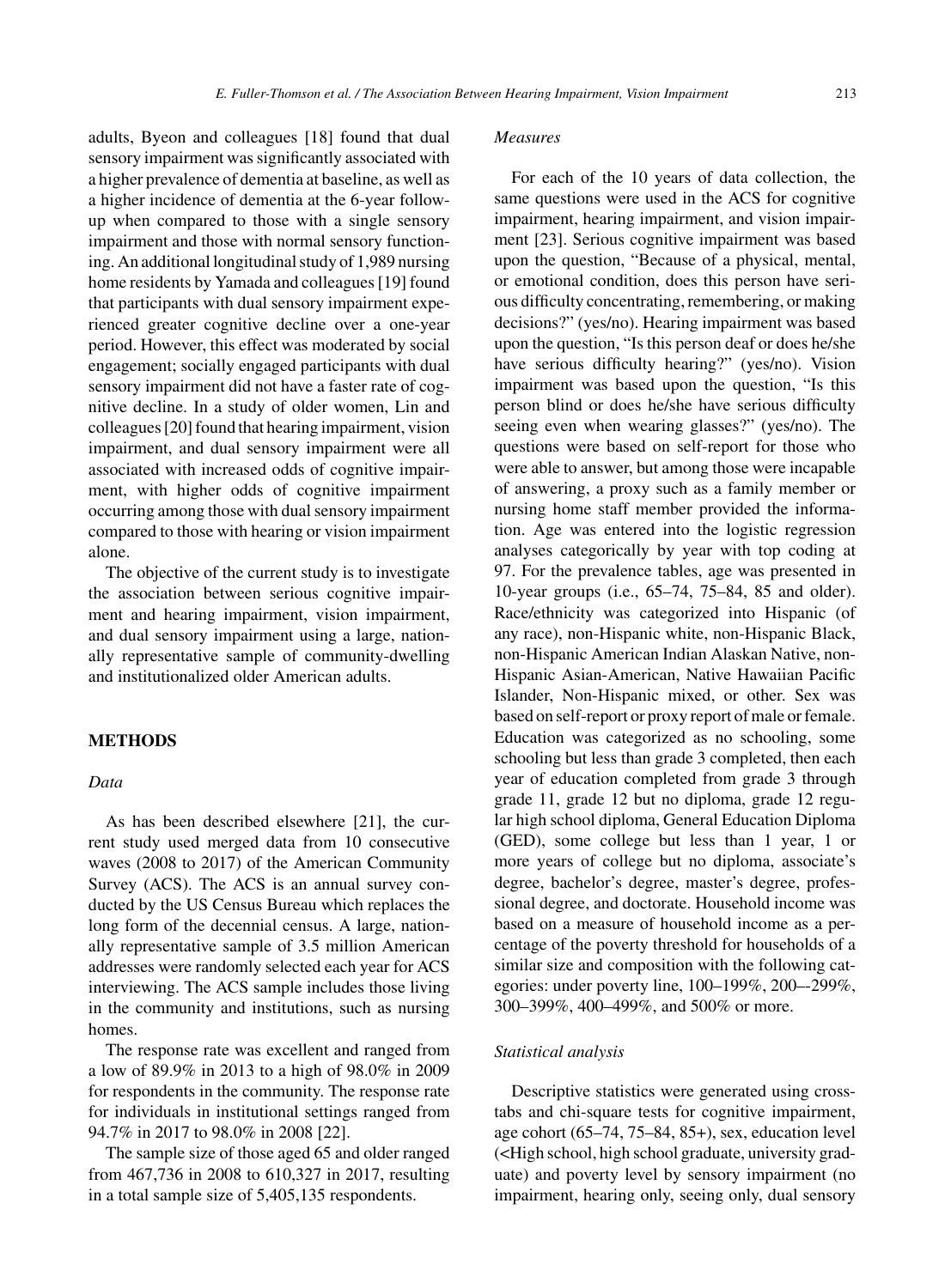| $(n=5,405,135)$                                                                                                            |                 |                                                        |                                                  |                                                 |                                                                          |                               |  |  |  |
|----------------------------------------------------------------------------------------------------------------------------|-----------------|--------------------------------------------------------|--------------------------------------------------|-------------------------------------------------|--------------------------------------------------------------------------|-------------------------------|--|--|--|
|                                                                                                                            |                 | Sensory Impairment                                     |                                                  |                                                 |                                                                          |                               |  |  |  |
|                                                                                                                            | Total<br>$(\%)$ | No<br>Sensory<br>Impairment $(\% )$<br>$(n=4,360,981)$ | Hearing<br>Impairment<br>$(\%)$<br>$(n=666,275)$ | Vision<br>Impairment<br>$(\%)$<br>$(n=198,998)$ | <b>Both Hearing</b><br>and Vision<br>Impairment $(\% )$<br>$(n=178,881)$ | <i>p</i> -value from $\chi^2$ |  |  |  |
| Cognitive Impairment                                                                                                       |                 |                                                        |                                                  |                                                 |                                                                          |                               |  |  |  |
| N <sub>0</sub>                                                                                                             | 89.2            | 93.0                                                   | 80.0                                             | 71.9                                            | 49.5                                                                     | < 0.001                       |  |  |  |
| Yes                                                                                                                        | 10.8            | 7.0                                                    | 20.0                                             | 28.1                                            | 50.5                                                                     |                               |  |  |  |
| <b>Sex</b>                                                                                                                 |                 |                                                        |                                                  |                                                 |                                                                          |                               |  |  |  |
| Male                                                                                                                       | 43.6            | 42.0                                                   | 56.9                                             | 34.4                                            | 43.6                                                                     | < 0.001                       |  |  |  |
| Female                                                                                                                     | 56.4            | 58.0                                                   | 43.1                                             | 65.6                                            | 56.4                                                                     |                               |  |  |  |
| Age                                                                                                                        |                 |                                                        |                                                  |                                                 |                                                                          |                               |  |  |  |
| $65 - 74$                                                                                                                  | 55.9            | 60.8                                                   | 36.2                                             | 42.3                                            | 25.3                                                                     | < 0.001                       |  |  |  |
| $75 - 84$                                                                                                                  | 30.8            | 29.6                                                   | 37.1                                             | 34.6                                            | 32.7                                                                     |                               |  |  |  |
| $85+$                                                                                                                      | 13.3            | 9.6                                                    | 26.7                                             | 23.1                                            | 42.0                                                                     |                               |  |  |  |
| Education                                                                                                                  |                 |                                                        |                                                  |                                                 |                                                                          |                               |  |  |  |
| <high schoolgraduate<="" td=""><td>19.5</td><td>17.6</td><td>23.4</td><td>32.1</td><td>35.9</td><td>&lt; 0.001</td></high> | 19.5            | 17.6                                                   | 23.4                                             | 32.1                                            | 35.9                                                                     | < 0.001                       |  |  |  |
| High school graduate (includes<br>associate's degree & GED)                                                                | 56.7            | 57.0                                                   | 57.2                                             | 53.5                                            | 51.5                                                                     |                               |  |  |  |
| University degree                                                                                                          | 23.8            | 25.4                                                   | 19.4                                             | 14.4                                            | 12.6                                                                     |                               |  |  |  |
| Poverty level                                                                                                              |                 |                                                        |                                                  |                                                 |                                                                          |                               |  |  |  |
| $0 - 99\%$                                                                                                                 | 9.1             | 8.6                                                    | 8.7                                              | 15.0                                            | 13.7                                                                     | < 0.001                       |  |  |  |
| 100-199%                                                                                                                   | 20.4            | 19.4                                                   | 22.5                                             | 28.1                                            | 27.3                                                                     |                               |  |  |  |
| 200-299%                                                                                                                   | 18.1            | 18.0                                                   | 19.4                                             | 17.8                                            | 17.3                                                                     |                               |  |  |  |
| 300-399%                                                                                                                   | 13.8            | 14.1                                                   | 14.0                                             | 11.1                                            | 10.7                                                                     |                               |  |  |  |
| 400-499%                                                                                                                   | 9.9             | 10.2                                                   | 9.6                                              | 7.0                                             | 6.5                                                                      |                               |  |  |  |
| $500+$                                                                                                                     | 25.6            | 27.4                                                   | 21.5                                             | 13.9                                            | 12.5                                                                     |                               |  |  |  |
| Missing                                                                                                                    | 3.1             | 2.3                                                    | 4.2                                              | 7.1                                             | 11.9                                                                     |                               |  |  |  |

Table 1 Characteristics of respondents with no sensory impairment, hearing impairment only, vision impairment only, and dual sensory impairment

impairment). The prevalence of cognitive impairment by hearing impairment, vision impairment, and dual sensory impairment for age groups (i.e., 65–74, 75–84, 85 and older, 65 and older) and both sexes was generated for both genders together and for each gender by the age cohorts. For both genders together, logistic regression analyses of cognitive impairment were conducted that included sensory loss, age, race, income, and education. Additional logistic regression analyses of cognitive impairment were conducted for each gender and for each age cohort that included sensory loss, age, race, income, and education.

All data were weighted to adjust for non-response and differential selection probabilities. All sample sizes are represented in their unweighted form. All analyses were conducted using IBM SPSS 25.

# **RESULTS**

When those with cognitive impairment were compared to those without cognitive impairment, the prevalence of hearing impairment only (22.2% versus 10.8%), vision impairment only (9.9% versus 3.1%), and dual sensory impairment (16.0% versus 1.9%) was much higher, and the prevalence of those without any sensory impairment was much lower (51.9% versus  $84.3\%$ ;  $p < .001$ ). The prevalence of dual sensory impairment increased from 1.5% among those aged 65 to 74, to 2.6% among those aged 75–84, to 10.8% among those aged 85 and older. There was a dose response relationship between poverty level and dual sensory loss, ranging from 1.7% of those at 500% or higher of the poverty line to 5.2% of those living below the poverty line. Older adults who had not completed high school had a higher prevalence of dual sensory impairment than high school graduates or university graduates (6.3%, 3.1%, 1.8%, respectively). Those with missing data on income, many of whom may have been in nursing homes where their information was provided by proxies such as nursing staff, had particularly high levels of dual sensory impairment (13.3%).

Table 1 provides a profile of the characteristics of respondents by level of sensory impairment (i.e., no sensory impairment, hearing impairment only, vision impairment only, and dual sensory impairment). Overall, 56.4% of the sample were female and 43.6% were male. However, men were overrepresented in the hearing impairment only category (56.9% male versus 43.1% female). In the total sam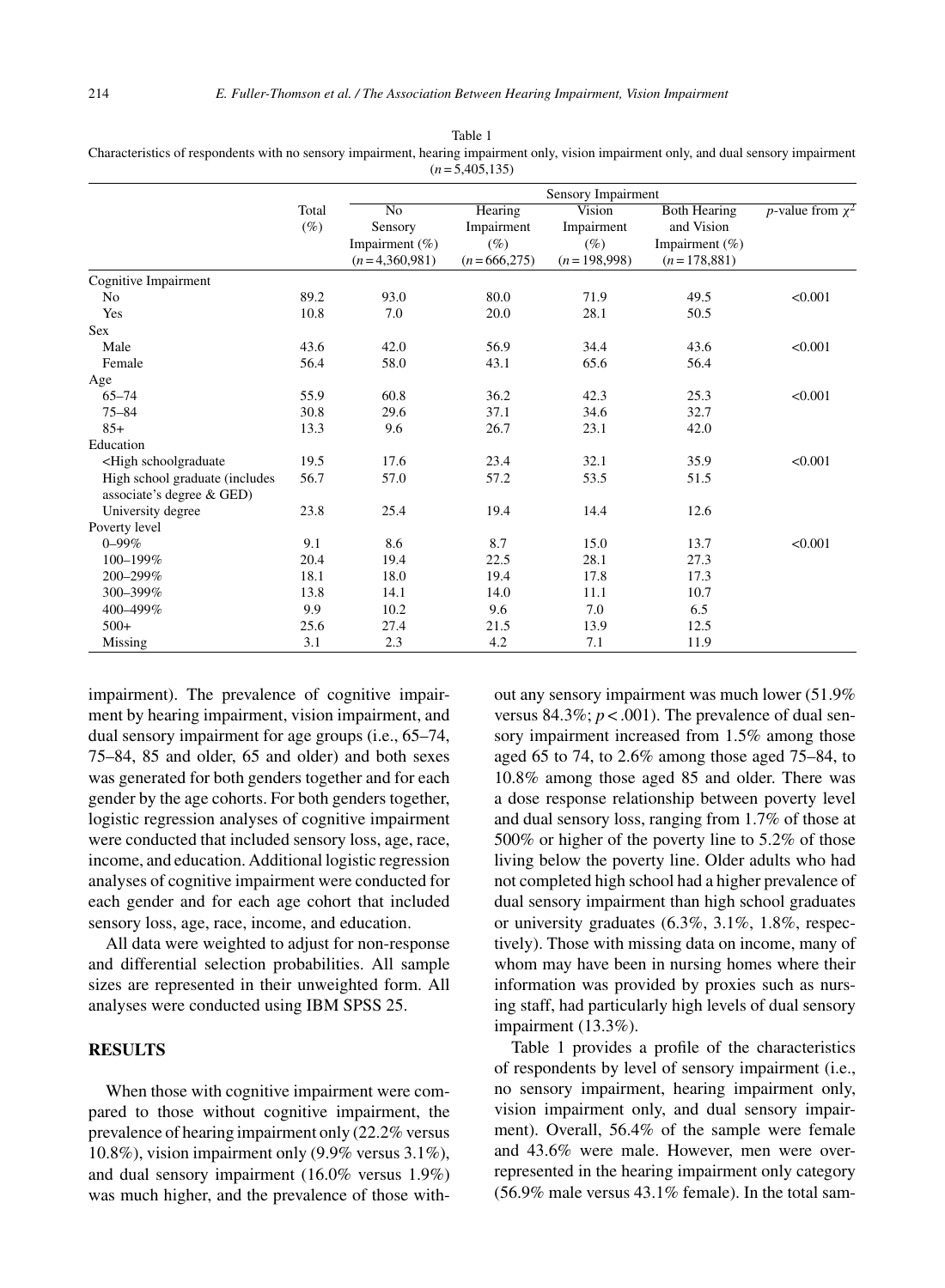ple, 13.3% were age 85 and older, but this age group comprised 42% of those with dual sensory impairment. Overall, 19.5% had not completed high school, but more than one third (35.9%) of those with dual sensory impairment were without a high school diploma. In the total sample, 9.1% were below the poverty line. This increased to 13.7% in those with dual sensory impairment.

Table 2 provides the prevalence of cognitive impairment by age group and sex. A dose-response was evident across all age and sex groups, such that those with no sensory impairments had the lowest prevalence of cognitive impairment, followed by those with only hearing impairment and those with only visual impairment, with a markedly higher prevalence of cognitive problems among those with dual sensory impairment. For example, among both men and women aged 65 and over, the prevalence of cognitive impairment ranged from 7.0% among those with no sensory impairment to 50.5% among those with dual sensory impairment. The prevalence of cognitive impairment among those with dual sensory impairment ranged from a low of 42.5% among men aged 65–74 to a high of 58.1% among women aged 85 and above.

There is an additive relationship between the prevalence of cognitive impairment for those with hearing impairment alone, and vision impairment alone, such that the sum of those two prevalence equals the prevalence of cognitive impairment among those with dual sensory impairment. For example, for both genders aged 65 and over, the prevalence of cognitive impairment for those with hearing impairment alone (20.0%) plus the prevalence of cognitive impairment for those with vision impairment alone (28.1%) equals 48.1%, which is remarkably close to the observed prevalence of cognitive impairment among those with dual sensory loss (i.e., 50.5%). This additive relationship occurs for each sex group and both age cohorts under age 85.

Table 3 provides the odds of cognitive impairment by sensory loss among those aged 65 and older. For both sexes aged 65 and older, in comparison to those with no sensory loss, there was a doseresponse in the odds of cognitive impairment among those with hearing impairment only  $(OR = 2.66)$ ; 95%  $CI = 2.64$ , 2.68) and vision impairment only  $(OR = 3.63; 95\% CI = 3.59, 3.67)$  having markedly lower odds than those with dual sensory impairment  $(OR = 8.16; 95\% CI = 8.07, 8.25)$ . Similar findings were evident for both men (hearing impairment only: OR = 2.77;  $95\%$  CI = 2.74, 2.80; vision impairment only: OR = 3.89;  $95\%$  CI = 3.81, 3.96; dual sensory impairment: OR =  $9.02$ ;  $95\%$  CI = 8.88, 9.17) and women (hearing impairment only: OR = 2.58; 95%  $CI = 2.55$ , 2.61; vision impairment only:  $OR = 3.50$ ;  $95\%$  CI = 3.45, 3.55; dual sensory impairment: OR = 7.55; 95% CI = 7.44, 7.66). Table 3 also examines both sexes combined by 10-year age cohorts. The magnitude of the odds of cognitive impairment by sensory impairment was greatest for the youngest cohort (age 65–74) and lowest for the oldest cohort (age 85+). Among those aged 65–74, in comparison to those with no sensory impairment, there was a dose-response relationships for those with hearing impairment only ( $OR = 3.45$ ;  $95\%$ )  $CI = 3.40, 3.50$ , vision impairment only  $(OR = 5.16;$ 95% CI =  $5.06$ ,  $5.25$ ), and dual sensory impairment  $(OR = 14.24; 95\% CI = 13.94, 14.53)$ . In the sample of men and women aged 75–84, the odds of cognitive impairment for those with hearing impairment only (OR =  $2.53$ ; 95% CI =  $2.50$ , 2.57), vision impairment only (OR = 3.46;  $95\%$  CI = 3.39, 3.52), and dual sensory impairment ( $OR = 8.52$ ;  $95\% CI = 8.36, 8.67$ ) showed a similar trend, although with lower magnitude than among those aged 65 to 74. When the sample was restricted to those age 85 and older, the odds of cognitive impairment showed a similar doseresponse, although the odds were lower than in the two younger age cohorts. In comparison to respondents aged 85 and older with no sensory impairment, the odds of cognitive impairment were higher for those with hearing impairment only ( $OR = 1.95$ ;  $95\%$  $CI = 1.92$ , 1.98), vision impairment only  $(OR = 2.06;$ 95% CI = 2.02, 2.11), and dual sensory impairment  $(OR = 4.57; 95\% CI = 4.49; 4.65).$ 

#### **DISCUSSION**

The results of this nationally representative study of 5.4 million American older adults support an independent association between cognitive impairment and hearing impairment and vision impairment alone, as well as dual sensory impairment. One in six older adults with cognitive impairments (16.0%) had dual sensory loss compared to only one in 53 (1.9%) of their peers without cognitive impairment. When compared to older adults aged 65 and older without any sensory impairment, older adults with hearing impairment only or vision impairment only had 2.66 and 3.63 higher odds of cognitive impairment, respectively. Among older adults with dual sensory impairment, the odds of cogni-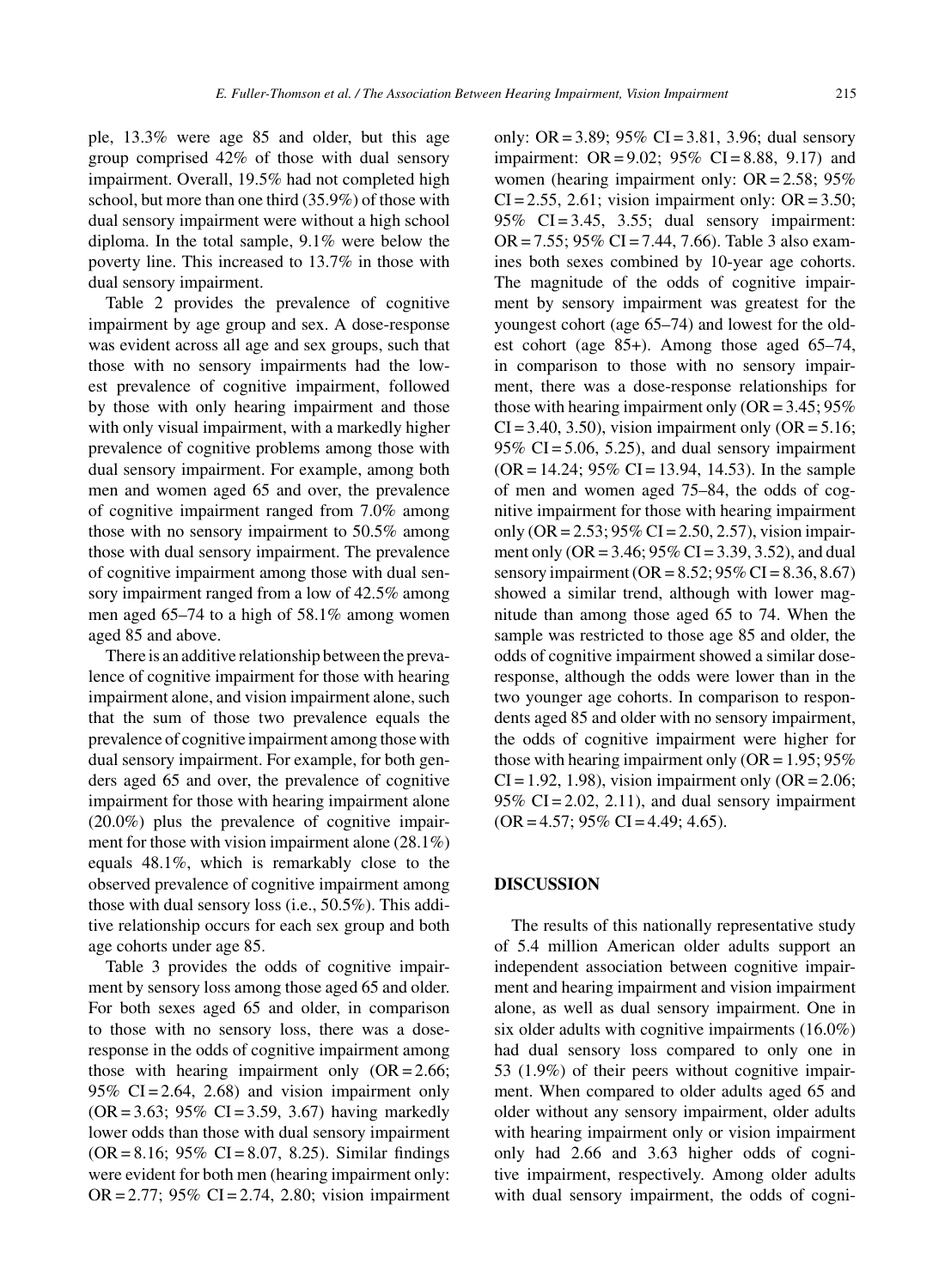| Sensory<br>Age 65-74 |                           |         | Age 75-84                                |                          |                      | Age 85 and above       |         |                                                  | Total (age 65 and above) |                          |                        |                          |
|----------------------|---------------------------|---------|------------------------------------------|--------------------------|----------------------|------------------------|---------|--------------------------------------------------|--------------------------|--------------------------|------------------------|--------------------------|
| Impairment           | Total<br>$(n=3.004, 467)$ | Men     | Women<br>$(n=1,404,814)$ $(n=1,599,653)$ | Total<br>$(n=1.681,964)$ | Men<br>$(n=723,892)$ | Women<br>$(n=958,072)$ | Total   | Men<br>$(n=718,704)$ $(n=242,303)$ $(n=476,401)$ | Women                    | Total<br>$(n=5,405,135)$ | Men<br>$(n=2,371,009)$ | Women<br>$(n=3,034,126)$ |
| No impairment        |                           |         |                                          |                          |                      |                        |         |                                                  |                          |                          |                        |                          |
| $(n=4,360,981)$      | 4.1%                      | 4.0%    | 4.1%                                     | $8.5\%$                  | 7.2%                 | 9.3%                   | 20.5%   | 15.7%                                            | 22.7%                    | 7.0%                     | 5.7%                   | 7.8%                     |
| Hearing              |                           |         |                                          |                          |                      |                        |         |                                                  |                          |                          |                        |                          |
| impairment only      |                           |         |                                          |                          |                      |                        |         |                                                  |                          |                          |                        |                          |
| $(n=666,275)$        | 13.0%                     | 12.2%   | 14.6%                                    | 18.3%                    | 16.1%                | 21.3%                  | 31.8%   | 26.9%                                            | 35.1%                    | 20.0%                    | 16.5%                  | 24.6%                    |
| Vision               |                           |         |                                          |                          |                      |                        |         |                                                  |                          |                          |                        |                          |
| impairment only      |                           |         |                                          |                          |                      |                        |         |                                                  |                          |                          |                        |                          |
| $(n=198,998)$        | 23.6%                     | 22.4%   | 24.4%                                    | 28.1%                    | 26.1%                | 29.1%                  | 36.3%   | 31.7%                                            | 37.9%                    | 28.1%                    | 25.2%                  | 29.6%                    |
| Both hearing         |                           |         |                                          |                          |                      |                        |         |                                                  |                          |                          |                        |                          |
| and vision           |                           |         |                                          |                          |                      |                        |         |                                                  |                          |                          |                        |                          |
| impairment           |                           |         |                                          |                          |                      |                        |         |                                                  |                          |                          |                        |                          |
| $(n=178,881)$        | 45.1%                     | 42.5%   | 48.6%                                    | 48.1%                    | 44.1%                | 51.7%                  | 55.8%   | 50.9%                                            | 58.1%                    | 50.5%                    | 45.7%                  | 54.3%                    |
| $p$ -value for       |                           |         |                                          |                          |                      |                        |         |                                                  |                          |                          |                        |                          |
| differences in       |                           |         |                                          |                          |                      |                        |         |                                                  |                          |                          |                        |                          |
| cognitive            |                           |         |                                          |                          |                      |                        |         |                                                  |                          |                          |                        |                          |
| impairment by        |                           |         |                                          |                          |                      |                        |         |                                                  |                          |                          |                        |                          |
| sensory              |                           |         |                                          |                          |                      |                        |         |                                                  |                          |                          |                        |                          |
| impairment           | < 0.001                   | < 0.001 | < 0.001                                  | < 0.001                  | < 0.001              | < 0.001                | < 0.001 | < 0.001                                          | < 0.001                  | < 0.001                  | < 0.001                | < 0.001                  |

| Table 2                                                                                                                                      |
|----------------------------------------------------------------------------------------------------------------------------------------------|
| Prevalence of cognitive impairment by hearing impairment, vision impairment, and dual sensory impairment for three age groups and both sexes |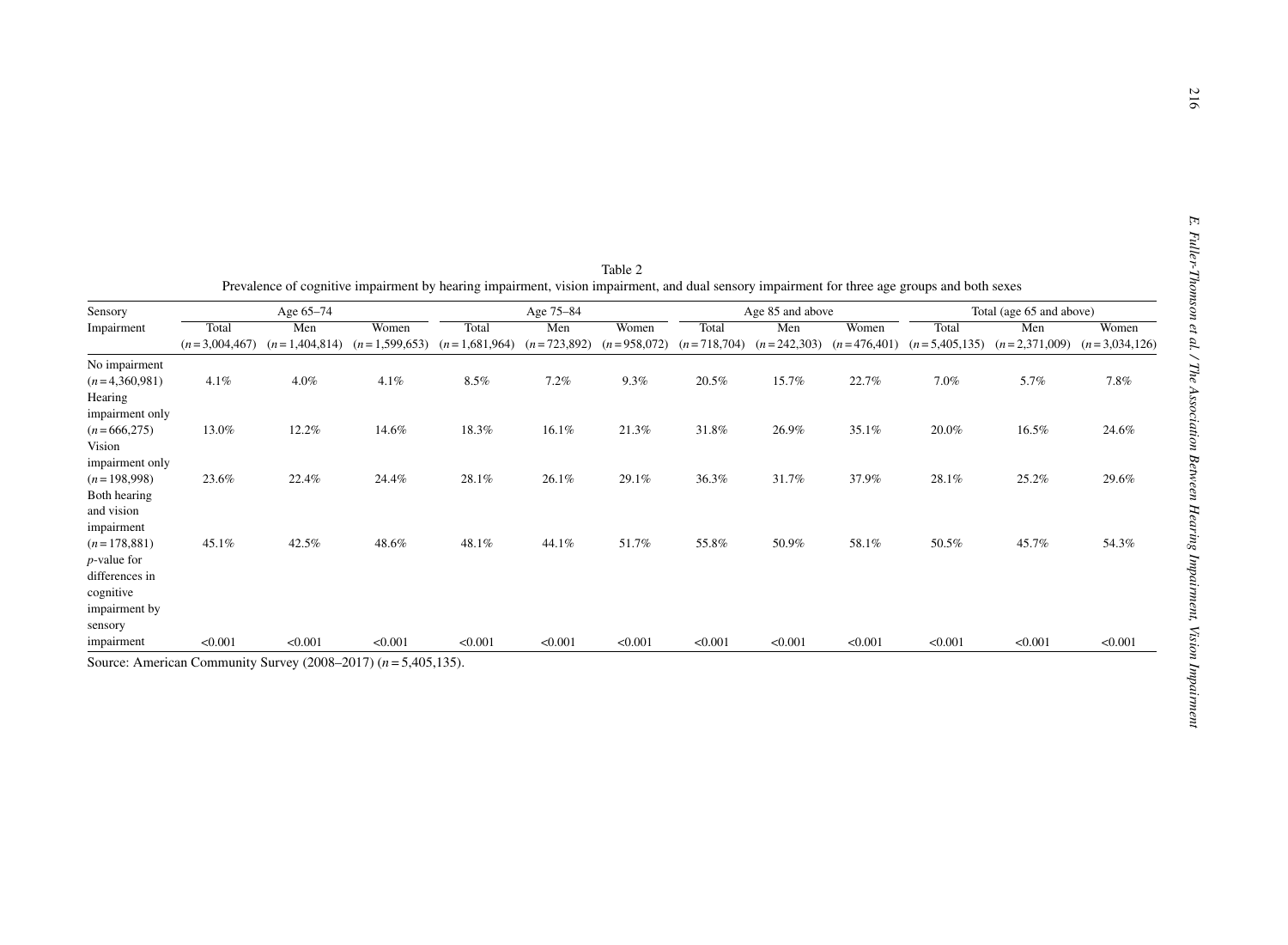| problems) for sex specific analyses of those aged 65 and older and for both sexes by age cohort $(65-74, 75-84, 85+)$ $(n=5,405,135)$ |                                |                             |                             |                                   |                                   |                                |  |  |  |
|---------------------------------------------------------------------------------------------------------------------------------------|--------------------------------|-----------------------------|-----------------------------|-----------------------------------|-----------------------------------|--------------------------------|--|--|--|
| Variable Name                                                                                                                         | Total $65+$<br>$(n=5,405,135)$ | Male $65+$<br>$(n=2371009)$ | Female 65+<br>$(n=3034126)$ | Both Sexes 65–74<br>$(n=3004467)$ | Both Sexes 75–84<br>$(n=1681964)$ | Both Sexes 85+<br>$(n=718704)$ |  |  |  |
| NEITHER hearing nor<br>seeing problems (ref)                                                                                          | $1.00$ (Ref)                   | $1.00$ (Ref)                | $1.00$ (Ref)                | $1.00$ (Ref)                      | $1.00$ (Ref)                      | $1.00$ (Ref)                   |  |  |  |
| only HEARING not                                                                                                                      | 2.66                           | 2.77                        | 2.58                        | 3.45                              | 2.53                              | 1.95                           |  |  |  |
| seeing problems                                                                                                                       | (2.64, 2.68)                   | (2.74, 2.81)                | (2.55, 2.61)                | (3.40, 3.50)                      | (2.50, 2.57)                      | (1.92, 1.98)                   |  |  |  |
| only SEEING problems                                                                                                                  | 3.63                           | 3.89                        | 3.50                        | 5.16                              | 3.46                              | 2.06                           |  |  |  |
| not hearing                                                                                                                           | (3.59, 3.67)                   | (3.81, 3.96)                | (3.45, 3.55)                | (5.06, 5.25)                      | (3.39, 3.52)                      | (2.02, 2.11)                   |  |  |  |
| BOTH hearing and seeing                                                                                                               | 8.16                           | 9.02                        | 7.55                        | 14.24                             | 8.52                              | 4.57                           |  |  |  |
| problems                                                                                                                              | (8.07, 8.25)                   | (8.88, 9.17)                | (7.44, 7.66)                | (13.94, 14.53)                    | (8.36, 8.67)                      | (4.49, 4.65)                   |  |  |  |

Table 3 Odds Ratio of Cognitive Impairment by Sensory Impairment (no sensory impairment, hearing only, seeing only, both hearing and seeing

Source: American Community Survey pooled data from the 2008–2017 waves. All data are adjusted for age, education, income, and race.

tive impairment increased eight-fold. For older men specifically, those with hearing impairment only or vision impairment only had 2.77 and 3.89 higher odds of cognitive impairment, respectively. Among older women, those with hearing impairment only or vision impairment only had 2.58 and 3.50 higher odds of cognitive impairment, respectively. The odds of cognitive impairment increased nine-fold among men and more than seven-fold among women among those with dual sensory impairment. These findings indicate a robust independent association between hearing impairment and vision impairment with cognitive impairment, with the highest odds of cognitive impairment occurring among older adults with dual sensory impairment.

In examining the relationship between hearing impairment only and cognitive impairment, the results of the current study indicate an independent association between hearing loss and cognitive impairment. The bivariate analyses suggested women with hearing impairment were more likely to report cognitive impairment (24.6%) than were men with hearing impairment (16.5%). However, logistic regression analyses, which took into account age, race, income, and education, indicated the adjusted odds of cognitive impairment among those with hearing impairment is comparable across sexes, with men having 2.77 higher odds of cognitive impairment, and women having 2.58 higher odds of cognitive impairment. There are mixed results on sex variation in hearing loss and dementia, with some studies showing women are more likely to experience cognitive impairment in the context of hearing loss [8], and others finding that sex is not a significant predictor of cognitive impairment in older adults with hearing impairment [24].

Older participants were more likely to report both hearing impairment and cognitive impairment. While

13.0% of older adults aged 65–74 with hearing impairment also reported cognitive impairment, this number increased to 31.8% among respondents aged 85 and older. These findings are consistent with the literature demonstrating an association between age-related hearing impairment and dementia [12]. Interestingly, logistic regression analyses indicate that the odds of cognitive impairment among those with hearing impairment were higher among younger older adults relative to the oldest older adults; respondents aged 65–74 with hearing impairment had 3.45 greater odds of cognitive impairment, while respondents aged 85+ had 1.95 greater odds of cognitive impairment. It may be that older adults aged 85+ are already more likely to experience cognitive impairment regardless of sensory impairment, and therefore the association is not as strong as among those aged under 75 when both hearing loss and memory problems are less common.

In looking at the relationship between vision impairment only and cognitive impairment, the current study supports an independent association between vision problems and cognitive impairment. Older adults with vision impairment had approximately four times higher odds of cognitive impairment when compared to older adults without any sensory impairment. These results are consistent with the emerging literature demonstrating an association between vision impairment and dementia [25, 26]. The relationship between vision impairment and cognitive impairment followed a similar pattern to hearing impairment and cognitive impairment, in which despite the higher prevalence of both conditions among the oldest older adults, the odds of cognitive impairment among those with vision impairment was highest in the youngest age group. While older adults aged 65–74 with vision impairment had five times the odds of cognitive impairment,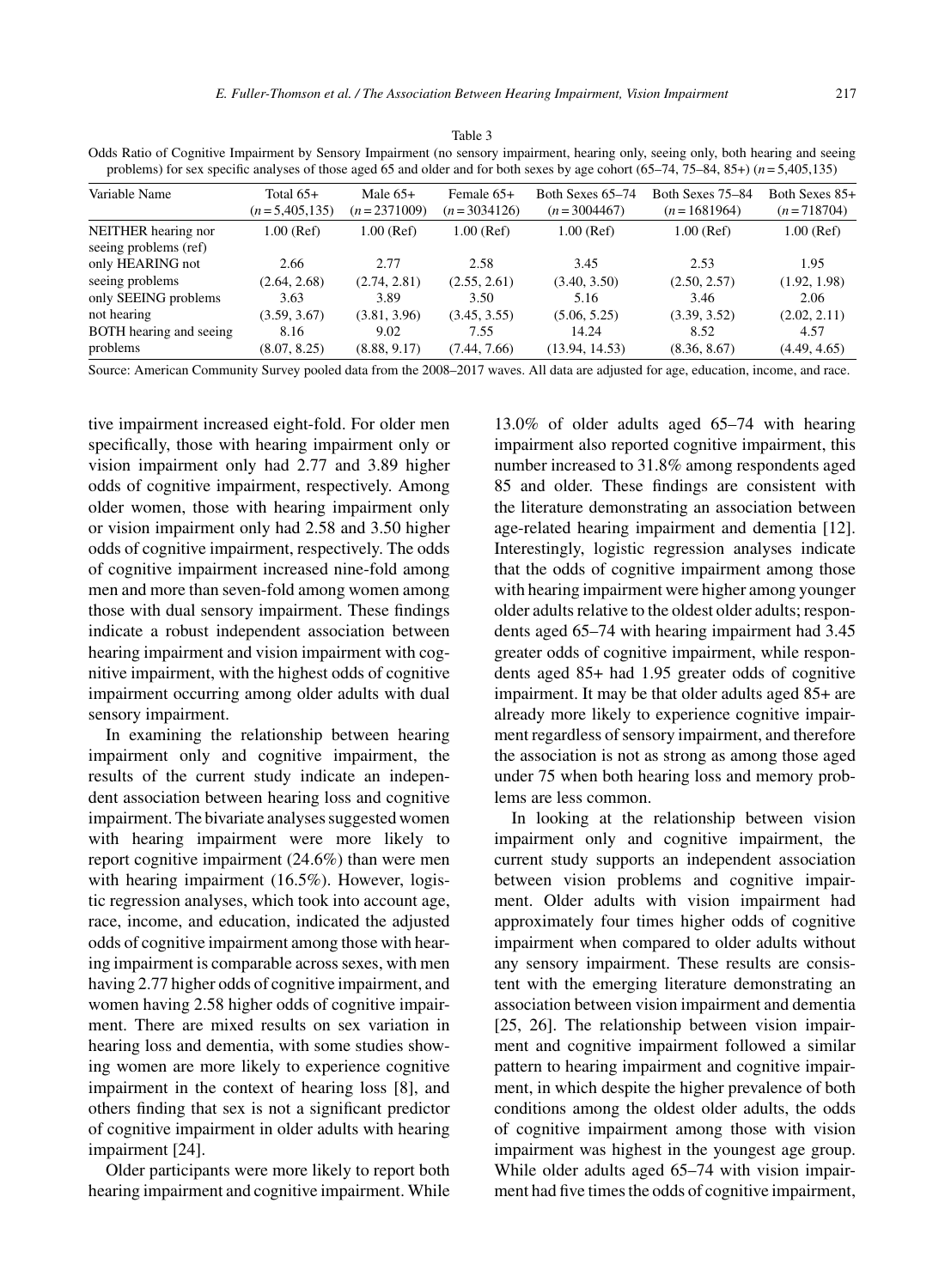the odds of cognitive impairment declined to approximately double among older adults aged 85 and older. These findings indicate that although vision impairment may be associated with higher odds of cognitive impairment for all older adults, there is a graded association suggesting adults aged 65–74 with vision loss have substantially higher odds of cognitive impairment compared to older respondents.

The current study indicates that dual sensory impairment had the strongest association with cognitive impairment, significantly greater than the association between hearing or vision impairment alone. In fact, the relationship appears to be additive, with those with dual sensory impairment having a prevalence of cognitive impairment comparable to the sum of the prevalence of cognitive impairment among those with hearing impairment alone and vision impairment alone. Half of older adults aged 65 + with both hearing and vision impairment also had cognitive impairment. Older adults with dual sensory impairment had 8 times higher odds of cognitive impairment when compared to older adults without sensory impairment. These findings align with research indicating that dual sensory impairment heightens the risk of developing dementia compared to a single sensory impairment [20, 27]. Although the oldest participants were the most likely to experience dual sensory impairment, the odds of cognitive impairment among those with dual sensory impairment in comparison to those with no sensory impairment were highest in the youngest age group. The odds of cognitive impairment were 14 fold among older adults aged 65–74. Among older adults aged 65–74 and 85+, the odds of cognitive impairment were approximately 8-fold and four-fold, respectively. Although it is evident from age 65 until 85+, the association between dual sensory impairment and cognitive impairment is strongest among older adults aged 65–74, which underlines the importance of targeted outreach to this population. If further research indicates the association is causal, there is an urgent need to introduce strategies to address sensory impairment in this population, such as affordable hearing aids and easily available operations for cataracts. In addition to improving functioning and quality of life, these strategies may potentially reduce preventable cases of cognitive impairment.

Unfortunately, this observational study does not provide sufficient information to determine the reasons behind the observed link between sensory loss and cognitive problems. There are several potential causal mechanisms that may underlie the association between sensory impairment and dementia that warrant future research. For example, cognitive deterioration within the brain may be the result of decreased auditory and visual input due to hearing and/or vision loss, as per the sensory deprivation hypothesis [28, 29]. According to the resource allocation hypothesis, hearing or vision impaired older adults may use more cognitive resources to accommodate for sensory deficits, allocating fewer cognitive resources for higher order memory processes [29]. Other possible explanations focus on external factors, such as hearing impairment leading to social disengagement among older adults, hastening cognitive decline due to isolation and lack of stimulation [30]. It is also possible that the direction of the relationship is opposite, as per the cognitive load on perception hypothesis, which proposes that a decline in cognition may result in declines in sensory performance due to decreased resources for sensory processing [29, 31].

It is also possible that the association between sensory loss and dementia is non-causal, in line with the common cause hypothesis which theorizes that sensory impairment and cognitive impairment may be due to shared age-related degeneration of the central nervous system [29]. Frailty may be the common cause underlying pathway by contributing to inflammatory, metabolic, nutritional, hormonal, vascular, and nutritional pathways [32]. Additionally, lifetime exposure to harmful environmental factors, such as lead, may contribute to shared pathology development [33, 34].

The findings of the present study may inform interventions that can support older people with concurrent sensory impairment and cognitive impairment. Special attention, in particular, should be given to those aged 65–74 who have serious hearing and/or vision impairment. If the relationship with dementia is found to be causal, such interventions may potentially mitigate the development of cognitive impairment. Sensory impairments and dementia are typically assessed and treated separately, but interventions concurrently targeting both conditions may be more beneficial [35]. Given the rapidly aging population and concomitant rising number of older adults with dementia and hearing impairment, practitioners should identify and treat dementia and age-related sensory impairment during their early stages [29, 36]. Early diagnosis and treatment can prolong an optimal quality of life for patients [8]. Practitioners can also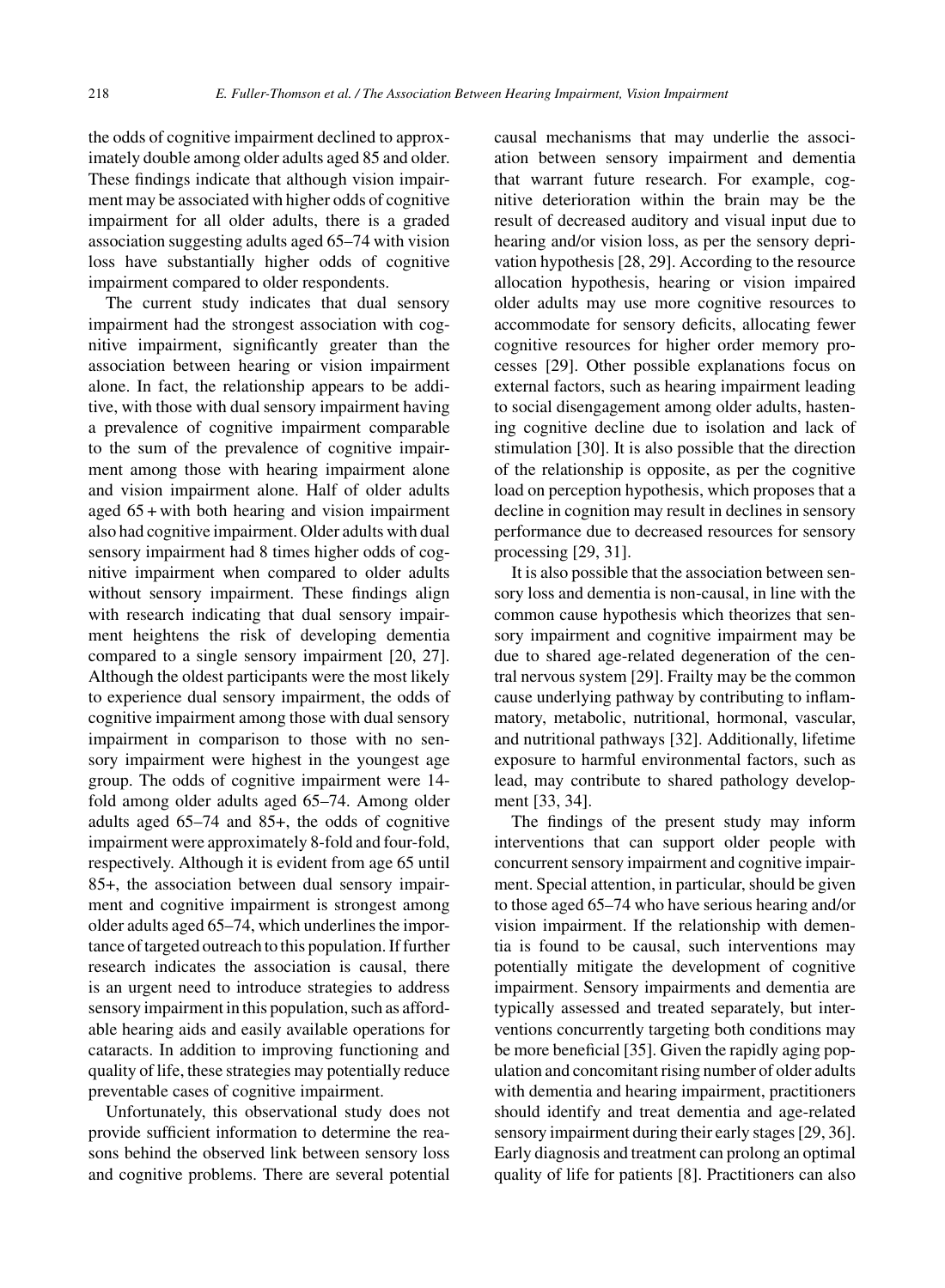provide patients with psychoeducation on the potential link between sensory loss and dementia, which may lead them to seek treatment earlier [25].

It is essential that practitioners and researchers consider the full impact of sensory impairment on cognitive testing methods, as both auditory and visual testing methods may fail to take hearing and vision impairment into account [37]. When performing cognitive tests on older adults with sensory impairments, practitioners should ensure they are communicating audibly and/or using visual speech cues for hearing impaired individuals, eliminating items from cognitive tests that rely on vision for those who are visually impaired, and using physical cues for individuals with hearing or dual sensory impairment, as this can help increase the accuracy of testing and prevent confounding [13, 25].

There is also a need for further longitudinal research with large sample sizes to conclusively determine whether the relationship between hearing, vision, and dual impairment and dementia is causal [26, 38]. Future research is also needed to examine how standard treatments for hearing and vision impairment, such as hearing aids, may influence cognition. Some research indicates a positive relationship between hearing loss treatment and cognitive functioning; however, much of this literature is limited to case studies and other nonexperimental evidence, limiting the generalizability of the available evidence [39]. Although there is some higher quality evidence to support the relationship between hearing aid utilization and improved cognitive function, the focus of this research has been on short-term changes in cognitive function ranging from 4 weeks to 18 months [40–44], emphasizing the need for longitudinal research with follow-up over many years. The available longitudinal research has shown mixed results. A 25-year longitudinal study found that older adults with normal hearing and older adults using hearing aids showed a similar rate of cognitive decline, while hearing impaired older adults who did not use hearing aids experienced a significantly greater decline in cognitive status over time [45]. In contrast, a 6-year longitudinal study concluded the use of hearing aids had no effect on cognition [26]. Further research should explore the effectiveness of hearing loss and vision loss interventions in delaying or reducing the onset of dementia, and as well as in altering the progressive course of dementia among those experiencing concurrent sensory impairment [13, 46].

#### *Limitations*

The findings of this study should be considered in light of some limitations. First, this study uses self-reported data to measure hearing impairment, which is considered less accurate than audiometric measures such as pure tone audiometry. However, self-report data is easier to gather and far less expensive [45], facilitating data collection from this study's large sample size of more than 5.4 million older adults. Many studies of community-dwelling older adults have made use of self-reported medical conditions, and self-reported hearing has been found to be correlated to pure tone audiometry scores [17]. It is important to note that among those with serious cognitive problems, the questions would have been answered by a proxy respondent such as family member or nurse in long-term care. Second, cognitive impairment was based on the question, "Because of a physical, mental, or emotional condition, do you have serious difficulty concentrating, remembering, or making decisions?" This may not be equivalent to a standardized tool to measure cognitive impairment. However, this question may be less likely to be vulnerable to being biased by auditory or visual impairments than standardized tools requiring responses to a series of cognitive tasks. Third, the current analysis was missing information on important factors that may influence the relationship between sensory impairments and cognitive impairment, such as the presence of other chronic health conditions and general health status, health behaviors such as smoking or alcohol consumption, obesity, or relevant genetic information (e.g., *APOE4* status). It is possible that individuals without hearing or vision impairment were in better health overall than their peers with sensory impairment and were therefore at lower risk for cognitive impairment. Fourth, the current study did not have information on whether respondents with hearing impairment had hearing aids. Given that hearing impairment is a potentially modifiable condition, it is possible that individuals with hearing aids may be less socially affected by their hearing impairment and could also be less likely to have cognitive impairment. Finally, due to the cross-sectional nature of the analysis, there is no way to know the length of time that respondents have had hearing, vision, or cognitive impairment. It is possible that the relationship between sensory impairment and cognitive impairment may be influenced by the duration of the hearing and/or vision impairment.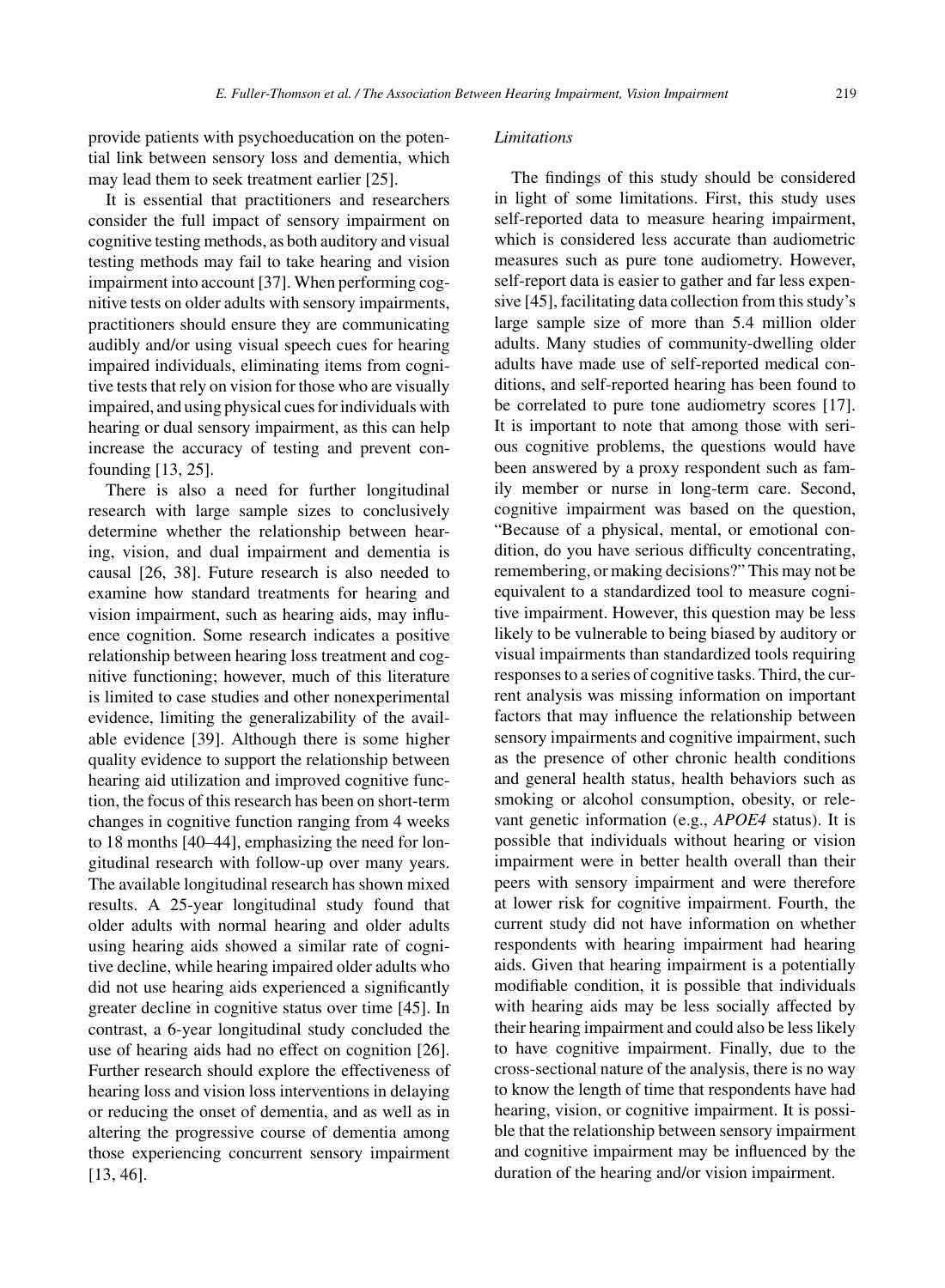## *Conclusion*

Despite these limitations, the current study uses an extremely large nationally representative sample of more than five million older American adults to demonstrate a robust association of hearing impairment, vision impairment, and dual sensory impairment with cognitive impairment. After controlling for age, race, education, and income, we found that older adults with hearing impairment had more than double the odds of cognitive impairment, while older adults with vision impairment had more than triple the odds of cognitive impairment. For older adults with dual sensory impairment, the odds of cognitive impairment were eight-fold. These findings emphasize the importance of considering the concurrent experience of sensory impairment and cognitive impairment and of tailoring interventions accordingly. As discussed above, there is a need for future longitudinal research to determine if this relationship is causal, and to further examine possible mechanisms that may underlie the relationship between sensory impairment and cognitive impairment, including the sensory deprivation hypothesis, the resource allocation hypothesis, the cognitive load on perception hypothesis, and the common cause hypothesis. There is also a need for intervention studies to investigate the effectiveness of sensory impairment treatments for reducing cognitive impairment. Intervention research and policy should also consider the accessibility of available treatments, such as the affordability of hearing aids and cataract surgery, and how this may influence the relationship between sensory impairment and cognitive impairment. A deeper understanding of the mechanisms that underlie the relationship between sensory impairment and cognitive impairment, as well as the interventions that can support these concurrent issues, may help support the health and well-being of an aging population.

#### **ACKNOWLEDGMENTS**

The authors have no acknowledgments to report.

#### **FUNDING**

Esme Fuller-Thomson would like to gratefully acknowledge a donation from Janis Rotman which made this research possible.

#### **CONFLICT OF INTEREST**

The authors have no conflict of interest to report.

#### **REFERENCES**

- [1] Xu J, Zhang Y, Qiu C, Cheng F (2017) Global and regional economic costs of dementia: A systematic review. *Lancet* **390**, S47.
- [2] Centers for Disease Control and Prevention (2018) Promoting health and independence for an aging population. [https://www.cdc.gov/chronicdisease/resources/publications](https://www.cdc.gov/chronicdisease/resources/publications/aag/alzheimers.htm) [/aag/alzheimers.htm](https://www.cdc.gov/chronicdisease/resources/publications/aag/alzheimers.htm), Last updated September 21, 2020, Accessed on May 19, 2021.
- [3] Cantarero-Prieto D, Leon PL, Blazquez-Fernandez C, Juan PS, Cobo CS (2020) The economic cost of dementia: A systematic review. *Dementia* **19**, 2637-2657.
- [4] National Institutes of Health (2016) Age-related hearing loss. [https://www.nidcd.nih.gov/health/age-related-hearing](https://www.nidcd.nih.gov/health/age-related-hearing-loss) [-loss,](https://www.nidcd.nih.gov/health/age-related-hearing-loss) Last updated July 17, 2018, Accessed on May 19, 2021
- [5] Mohr PE, Feldman JJ, Dunbar JL, McConkey-Robbins A, Niparko JK, Rittenhouse RK, Skinner MW (2000) The societal costs of severe to profound hearing loss in the United States. *Int J Technol Assess Health Care* **16**, 1120- 1135.
- [6] Munoz B, West SK, Rubin GS, Schein OD, Quigley HA, Bressler SB, Bandeen-Roche K (2000) Causes of blindness and visual impairment in a population of older Americans: The Salisbury Eye Evaluation Study. *Arch Ophthalmol* **118**, 819-825.
- [7] Rein DB, Zhang P, Wirth KE, Lee PP, Hoerger TJ, McCall N, Klein R, Tielsch JM, Vijan S, Saaddine J (2006) The economic burden of major adult visual disorders in the United States. *Arch Ophthalmol* **124**, 1754-1760.
- [8] Guthrie DM, Davidson JG, Williams N, Campos J, Hunter K, Mick P, Wittich W (2018) Combined impairments in vision, hearing and cognition are associated with greater levels of functional and communication difficulties than cognitive impairment alone: Analysis of interRAI data for home care and long-term care recipients in Ontario. *PloS One* **13**, e0192971.
- [9] Swenor BK, Ramulu PY, Willis JR, Friedman D, Lin FR (2013) The prevalence of concurrent hearing and vision impairment in the United States. *JAMA Intern Med* **173**, 312-313.
- [10] Vespa J, Medina L, Armstrong DM (2020) Demographic turning points for the United States: Population projections for 2020 to 2060. *Current Population Reports, U.S. Census Bureau*, P25-1144.
- [11] Livingston G, Sommerlad A, Orgeta V, Costafreda SG, Huntley J, Ames D, Ballard C, Banerjee S, Burns A, Cohen-Mansfield J, Cooper C, Fox N, Gitlin LN, Howard R, Kales HC, Larson EB, Ritchie K, Rockwood K, Sampson EL, Samus Q, Schneider LS, Selbaek G, Teri L, Mukadam N (2017) Dementia prevention, intervention, and care. *Lancet* **390**, 2673-2734.
- [12] Yuan J, Sun Y, Sang S, Pham JH, Kong W (2018) The risk of cognitive impairment associated with hearing function in older adults: A pooled analysis of data from eleven studies. *Sci Rep* **8**, 2137.
- [13] Lin FR, Yaffe K, Xia J, Xue Q, Harris TB, Purchase-Helzner E, Satterfield S, Ayonayon HN, Ferrucci L, Simonsick EM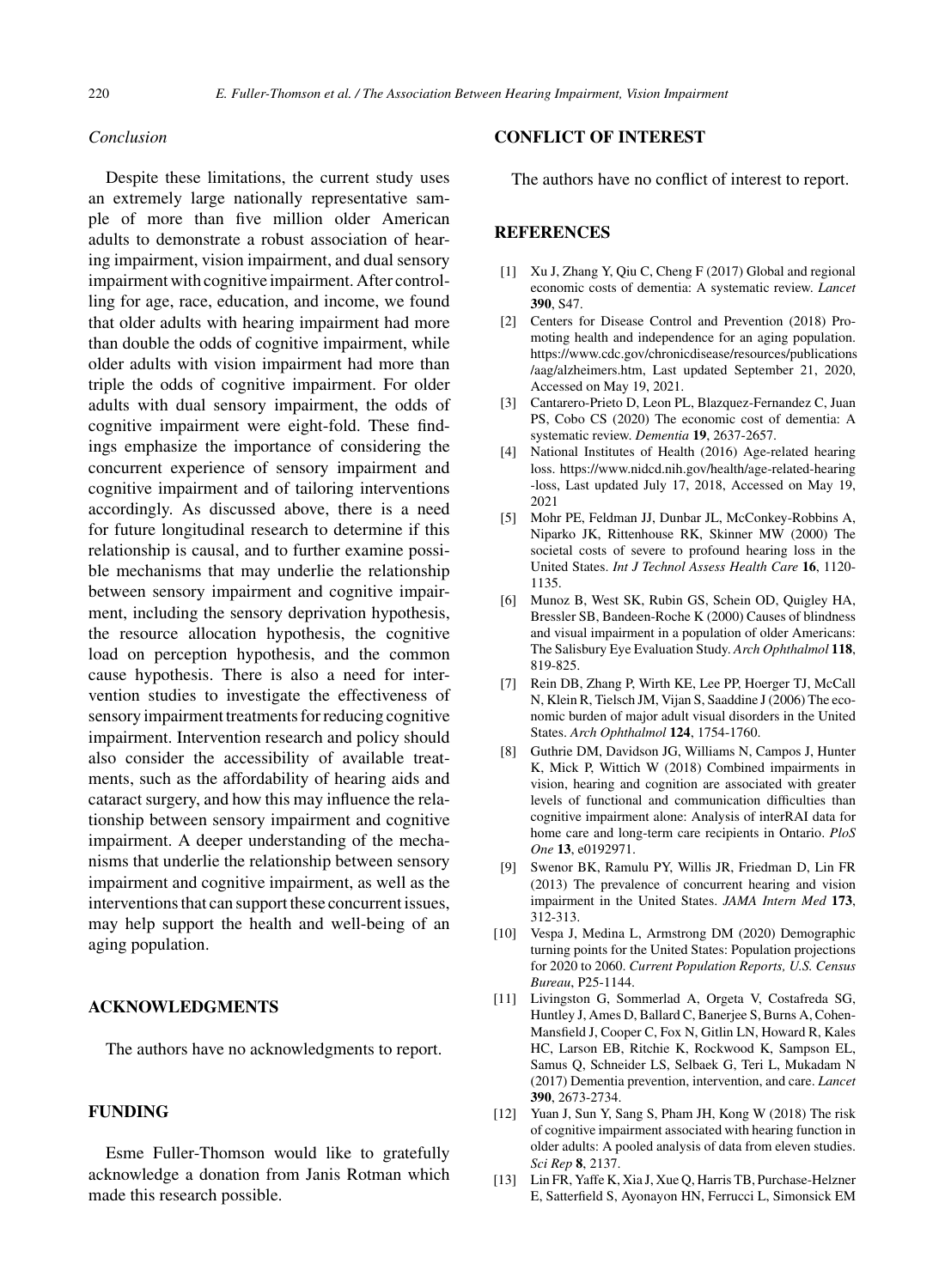(2013) Hearing loss and cognitive decline in older adults. *JAMA Intern Med* **173**, 293-299.

- [14] Zheng DD, Swenor BK, Christ SL, West SK, Lam BL, Lee DJ (2018) Longitudinal associations between visual impairment and cognitive functioning: The Salisbury Eye Evaluation Study. *JAMA Ophthalmol* **136**, 989-995.
- [15] Swenor BK, Wang J, Varadaraj V, Rosano C, Yaffe K, Albert M, Simonsick EM (2019) Vision impairment and cognitive outcomes in older adults: The Health ABC Study. *J Gerontol A Biol Sci Med Sci* **74**, 1454-1460.
- [16] Anstey KJ, Luszcz MA, Sanchez L (2001) Two-year decline in vision but not hearing is associated with memory decline in very old adults in a population-based sample. *Gerontology* **47**, 289-293.
- [17] Reyes-Ortiz CA, Kuo Y, DiNuzzo AR, Ray LA, Raji MA, Markides KS (2005) Near vision impairment predicts cognitive decline: Data from the Hispanic Established Populations for Epidemiologic Studies of the Elderly. *J Am Geriatr Soc* **53**, 681-686.
- [18] Byeon G, Oh GH, Jhoo JH, Jang J, Bae JB, Han JW, Kim TH, Kwak KP, Kim BJ, Kim SG, Kim JL, Moon SW, Park JH, Ryu S, Youn JC, Lee DW, Lee SB, Lee JJ, Lee DY, Kim KW (2021) Dual sensory impairment and cognitive impairment in the Korean Longitudinal Elderly Cohort. *Neurology* **96**, e2284.
- [19] Yamada Y, Denkinger MD, Onder G, Henrard J, van der Roest, Henriëtte G., Finne-Soveri H, Richter T, Vlachova M, Bernabei R, Topinkova E (2016) Dual sensory impairment and cognitive decline: The results from the Shelter Study. *J Gerontol A Biol Sci Med Sci* **71**, 117-123.
- [20] Lin MY, Gutierrez PR, Stone KL, Yaffe K, Ensrud KE, Fink HA, Mangione CM (2004) Vision impairment and combined vision and hearing impairment predict cognitive and functional decline in older women. *J Am Geriatr Soc* **52**, 1996-2002.
- [21] Deng Z, Fuller-Thomson E (2022) Temporal trends over a decade in serious vision impairment in a large, nationally representative population-based sample of older Americans: Gender, cohort and racial/ethnic differences. *Ophthalmic Epidemiol* **29**, 39-48.
- [22] United States Census Bureau (2020) American Community Survey: Response Rates.
- [23] United States Census Bureau (2008) American Community Survey Questionnaire. Available online at [https://www.](https://www.census.gov/programs-surveys/acs/about/forms-and-instructions.html) [census.gov/programs-surveys/acs/about/forms-and-instruc](https://www.census.gov/programs-surveys/acs/about/forms-and-instructions.html) [tions.html](https://www.census.gov/programs-surveys/acs/about/forms-and-instructions.html)
- [24] Alattar AA, Bergstrom J, Laughlin GA, Kritz-Silverstein D, Richard EL, Reas ET, Harris JP, Barrett-Connor E, McEvoy LK (2020) Hearing impairment and cognitive decline in older, community-dwelling adults. *J Gerontol A Biol Sci Med Sci* **75**, 567-573.
- [25] Dupuis K, Pichora-Fuller MK, Chasteen AL, Marchuk V, Singh G, Smith SL (2015) Effects of hearing and vision impairments on the Montreal Cognitive Assessment. *Neuropsychol Dev Cogn B Aging Neuropsychol Cogn* **22**, 413-437.
- [26] Valentijn SA, Van Boxtel MP, Van Hooren SA, Bosma H, Beckers HJ, Ponds RW, Jolles J (2005) Change in sensory functioning predicts change in cognitive functioning: Results from a 6-year follow-up in the Maastricht Aging Study. *J Am Geriatr Soc* **53**, 374-380.
- [27] Maharani A, Dawes P, Nazroo J, Tampubolon G, Pendleton N, Sense-Cog WG (2020) Associations between selfreported sensory impairment and risk of cognitive decline

and impairment in the health and retirement study cohort. *J Gerontol B Psychol Sci Soc Sci* **75**, 1230-1242.

- [28] Lin F, Ferrucci L, An Y, Goh J, Doshi J, Metter E, Davatzikos C, Kraut MA, Resnick SM (2014) Association of hearing impairment with brain volume changes in older adults. *Neuroimage* **90**, 84-92.
- [29] Nixon GK, Sarant JZ, Tomlin D (2019) Peripheral and central hearing impairment and their relationship with cognition: A review. *Int J Audiol* **58**, 541-552.
- [30] Lin FR, Albert M (2014) Hearing loss and dementia–who is listening? *Aging Ment Health* **18**, 671-673.
- [31] Humes LE, Busey TA, Craig J, Kewley-Port D (2013) Are age-related changes in cognitive function driven by age-related changes in sensory processing? *Atten Percept Psychophys* **75**, 508-524.
- [32] Panza F, Solfrizzi V, Seripa D, Imbimbo BP, Capozzo R, Quaranta N, Pilotto A, Logroscino G (2015) Age-related hearing impairment and frailty in Alzheimer's disease: Interconnected associations and mechanisms. *Front Aging Neurosci* **7**, 113.
- [33] Choi YH, Hu H, Mukherjee B, Miller J, Park SK (2012) Environmental cadmium and lead exposures and hearing loss in U.S. adults: The National Health and Nutrition Examination Survey, 1999 to 2004. *Environ Health Perspect* **120**, 1544-1550.
- [34] Fuller-Thomson E (2018) Might lifetime exposure to lead confound the association between hearing impairment and incident dementia? *J Gerontol A Biol Sci Med Sci* **73**, 991- 992.
- [35] Lind C, Meyer C, Young J (2016) Hearing and Cognitive impairment and the role of the International Classification of Functioning, Disability and Health as a rehabilitation framework. *Semin Hear* **37**, 200-215.
- [36] Quaranta N, Coppola F, Casulli M, Barulli MR, Panza F, Tortelli R, Capozzo R, Leo A, Tursi M, Grasso A, Solfrizzi V, Sobba C, Logroscino G (2014) The prevalence of peripheral and central hearing impairment and its relation to cognition in older adults. *Audiol Neurootol* **19**(Suppl 1), 10-14.
- [37] Gussekloo J, de Craen AJ, Oduber C, van Boxtel MP, Westendorp RG (2005) Sensory impairment and cognitive functioning in oldest-old subjects: The Leiden 85+Study. *Am J Geriatr Psychiatry* **13**, 781-786.
- [38] Hong T, Mitchell P, Burlutsky G, Liew G, Wang JJ (2016) Visual impairment, hearing loss and cognitive function in an older population: Longitudinal findings from the Blue Mountains Eye Study. *PLoS One* **11**, e0147646.
- [39] Mamo SK, Reed NS, Price C, Occhipinti D, Pletnikova A, Lin FR, Oh ES (2018) Hearing loss treatment in older adults with cognitive impairment: A systematic review. *J Speech Lang Hear Res* **61**, 2589-2603.
- [40] Dawes P, Cruickshanks KJ, Fischer ME, Klein BE, Klein R, Nondahl DM (2015) Hearing-aid use and long-term health outcomes: Hearing handicap, mental health, social engagement, cognitive function, physical health, and mortality. *Int J Audiol* **54**, 838-844.
- [41] Desjardins JL (2016) Analysis of performance on cognitive test measures before, during, and after 6 months of hearing aid use: A single-subject experimental design. *Am J Audiol* **25**, 127-141.
- [42] Doherty KA, Desjardins JL (2015) The benefit of amplification on auditory working memory function in middle-aged and young-older hearing impaired adults. *Front Psychol* **6**, 721.